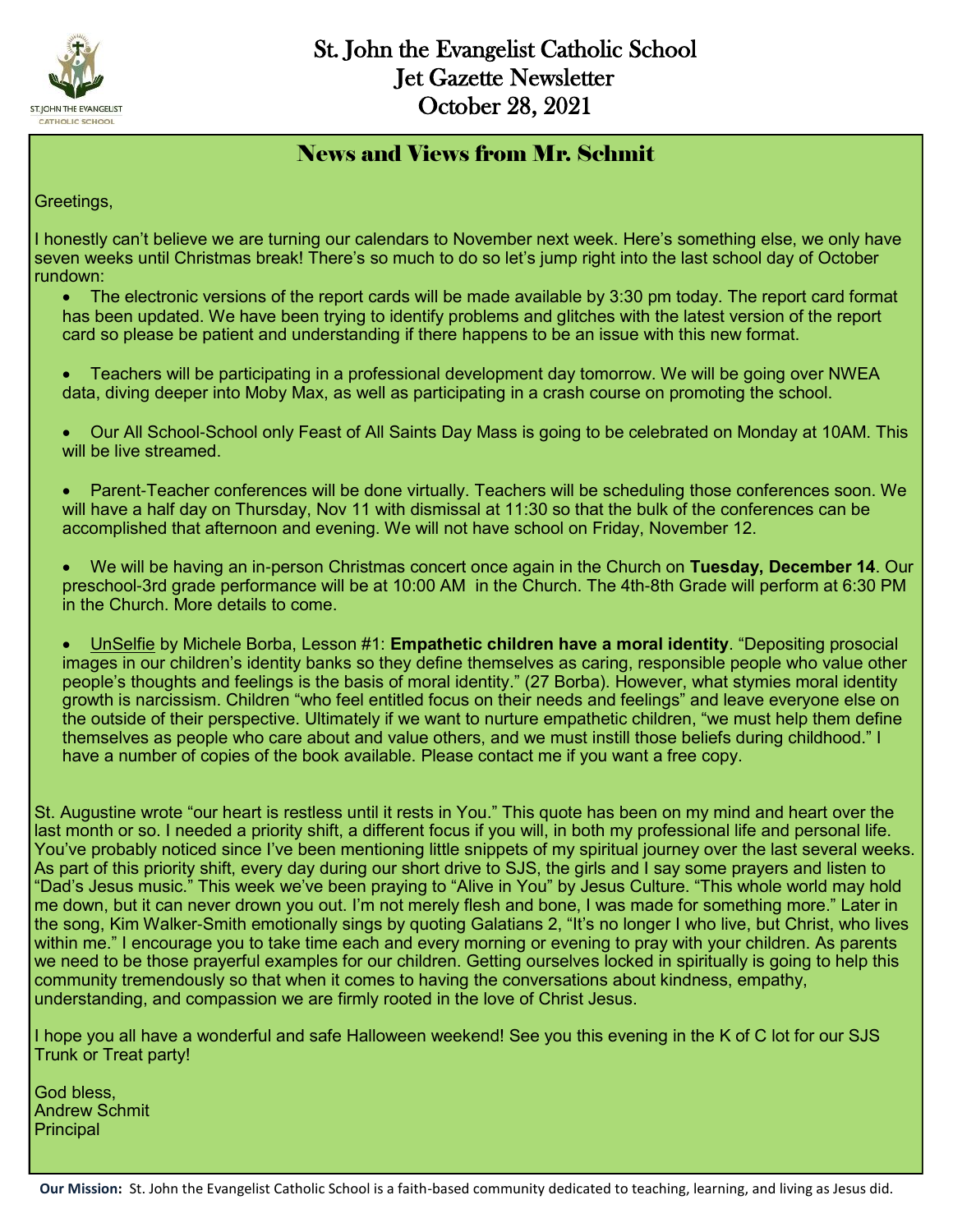### **Dates to Remember**

|             |              | <b>OCTOBER</b>                                                          |
|-------------|--------------|-------------------------------------------------------------------------|
| Thursday    | 28           | First Quarter Report Cards Available for Viewing at 3:30 PM             |
| Thursday    | 28           | Trunk or Treat 6 PM                                                     |
| Thursday    | 28           | Last Day to wear Uniform Shorts until April                             |
| Friday      | 29           | No School for Students - Teacher PD                                     |
|             |              | <b>NOVEMBER</b>                                                         |
| Monday      | $\mathbf{1}$ | <b>All Saints Day</b>                                                   |
| Wednesday 3 |              | <b>Picture Retake Day</b>                                               |
| Friday      | 5            | Last Day to order Christmas Spiritwear                                  |
| Sunday      | 7            | Daylight Savings Time ends-Set clocks back one hour                     |
| Thursday    | 11           | Half-Day for Students-11:30 AM Dismissal for Parent-Teacher Conferences |
| Friday      | 12           | <b>No School for Staff or Students</b>                                  |

### **How to View Report Cards**

Our grades and attendance program is called PowerSchool. For new account setup, password resets, or other questions, please email Mrs. Wright at cwright@sjseducation.com.

#### **Directions for Report Card Printing/Viewing from the PowerSchool Parent Portal**

- 1. Log in to the parent portal (online report cards are NOT available in the mobile app)
- 2. Select the student from the upper left menu if multiple are available



- 3. Click on Report Card link from the left-side menu A. Standards Based Report Card (K-3)
	- B. Traditional Report Card (4-8)



4. With the report card displayed on the screen, click on the printer icon in the top blue bar (if you wish to have a printed copy.



5. Use the browser print window to select the printer and print the report card



Picture Retake Day will be next Wednesday, November 3rd. Pictures will be taken first thing in the morning. Any students who were absent on our first picture day will be photographed. Students who wish to get a retake should return their initial picture package. **If your student needs a retake, please email the office or your child's teacher so that we can be sure your child does get his or her picture taken**. If you have questions, please contact the office.

**Please remember that, starting November 1st, uniform and spiritwear shorts may not be worn again until April.** 

### **COLD WEATHER REMINDER**



Colder weather is upon us!! Please be sure students come to school everyday prepared to go outside. Our policy is to have outside recess everyday as long as temperatures are 10 degrees or above (factoring in the wind chill). Please be sure your children bring

warm coats or jackets for the cooler temperatures. It is also a good idea to label all items.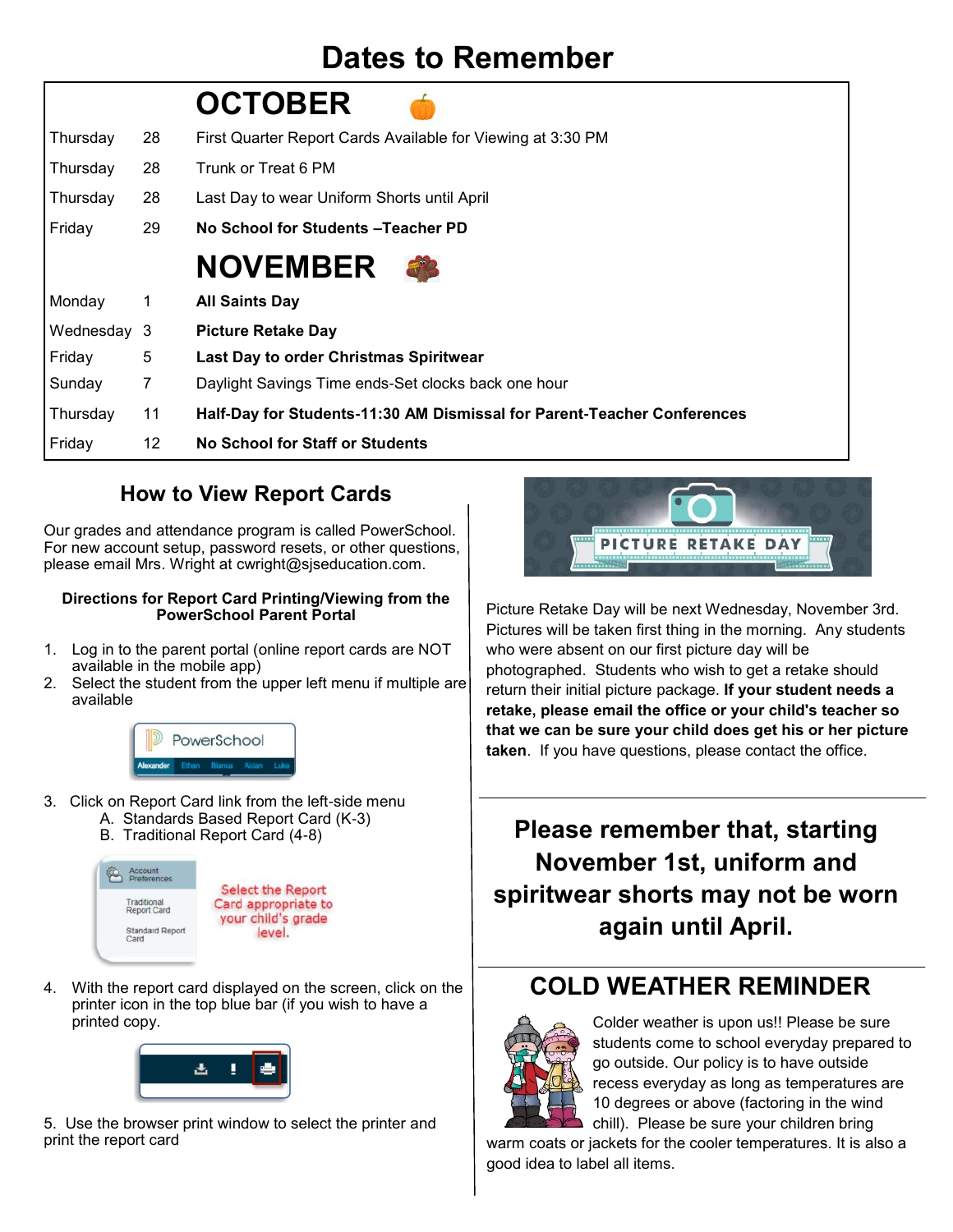### **Spiritwear**

We have restocked our new yellow and green tie-dye t-shirts in all sizes. Place your order today!



#### **Order your SJS Christmas Spiritwear Now!**

We are now taking orders for SJS Christmas PJs. Orders are being taken online. Please be sure to place your order by November 5th. Visit the spiritwear website [here](https://st-john-the-evangelist-catholic-spirit-wear.square.site/) for pricing details and to place your order.





#### **Save the Date**

The Education Foundation Annual Tree Lighting Ceremony will take place on December 1st. Please join us. Cookies and hot cocoa will be provided. See attached flyer for more details.



Ornament Decorating for the Tree Lighting will take place next week on Monday or Thursday. If your child is signed up, please be sure to pick him or her up between 4:15 and 4:30 PM. Preschool students should have an adult in attendance to help.

#### **Log Your Volunteer Hours**

To log your volunteer hours, go to our school website and click on the "Good Stewards" tab. Then, you can click on "Submit Parent Volunteer Hours." If you have questions, about how to log hours, please contact the office.















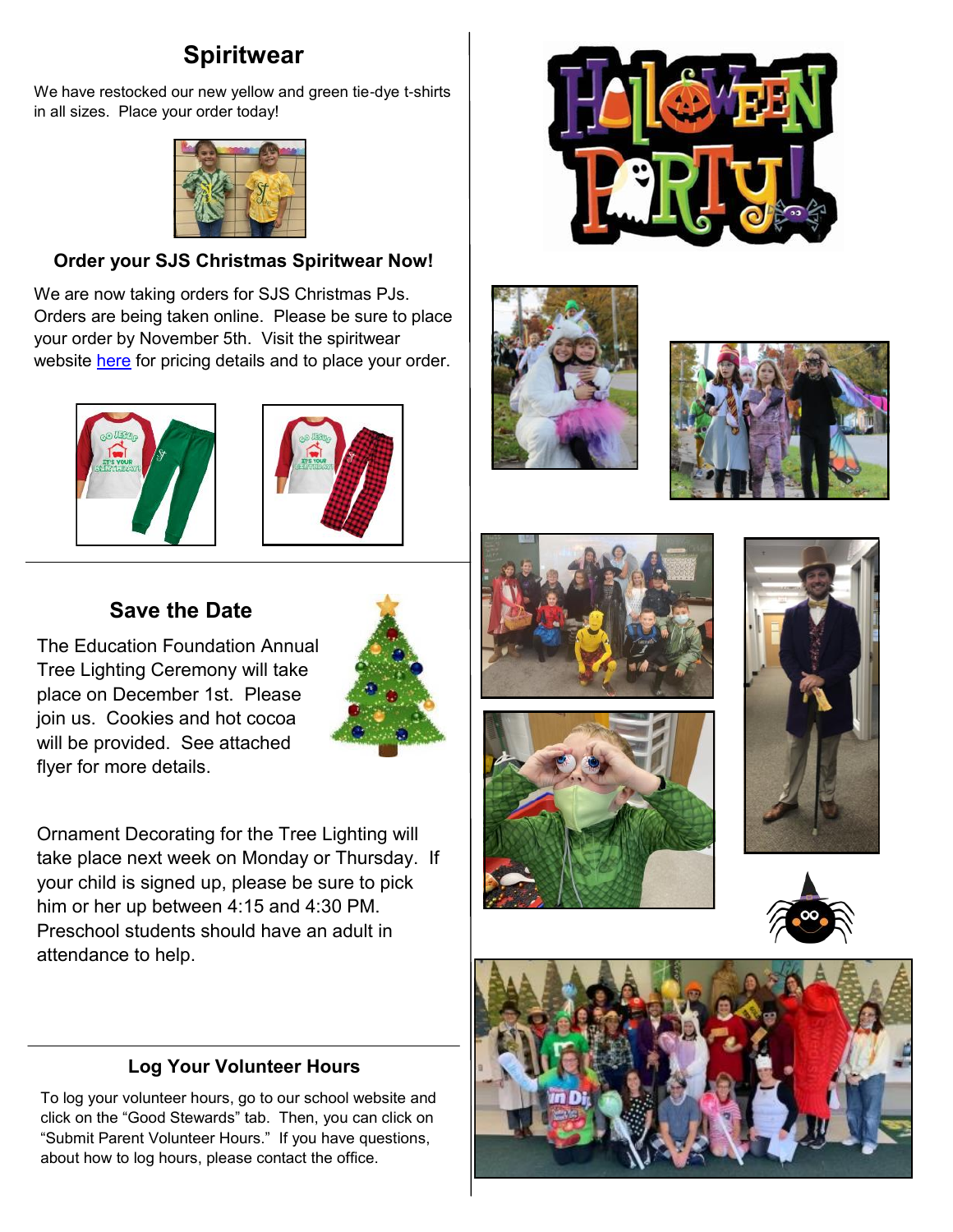

# **ON A PERSONAL NOTE...**

## **Prayers:**

- For Gabriela Lesneski who is recovering from an illness.
- For the Zinn family on the passing of Cameron and Taylor's grandfather, who passed away this week

# **Thank You:**

To all the parents who helped make our Halloween celebrations so much fun!

# **Congratulations:**

- To the following students who were participants in the K of C Spelling Bee:
	- 4th Grade: Josh Hamp, Wyatt Peabody, Lilly Rogers, and Kaylee Widder
	- 5th Grade: Fianna Doherty and Breckin Young
	- 6th Grade: Johnny Boike and Sophia Sage
	- 7th Grade: Kierra Boike, Michael Borg, and Madeline Widder
	- 8th Grade: Allison Foote, Leah Romzek, Chloe Wood, and Cameron Zinn
	- **Special Shout Out to Madeline Widder who placed 2nd overall in the 7th-9th Grade Spelling Bee and Johnny Boike who placed 4th overall in the 4th-6th Grade Spelling Bee.**

### **Building Foundations of Faith**

**Today's #microchallenge from bustedhalo.com**



To stay up to date with parish events, here is a link to the weekly parish bulletin: [https://](https://www.stjohnfenton.org/bulletin.html) [www.stjohnfenton.org/bulletin.html](https://www.stjohnfenton.org/bulletin.html)